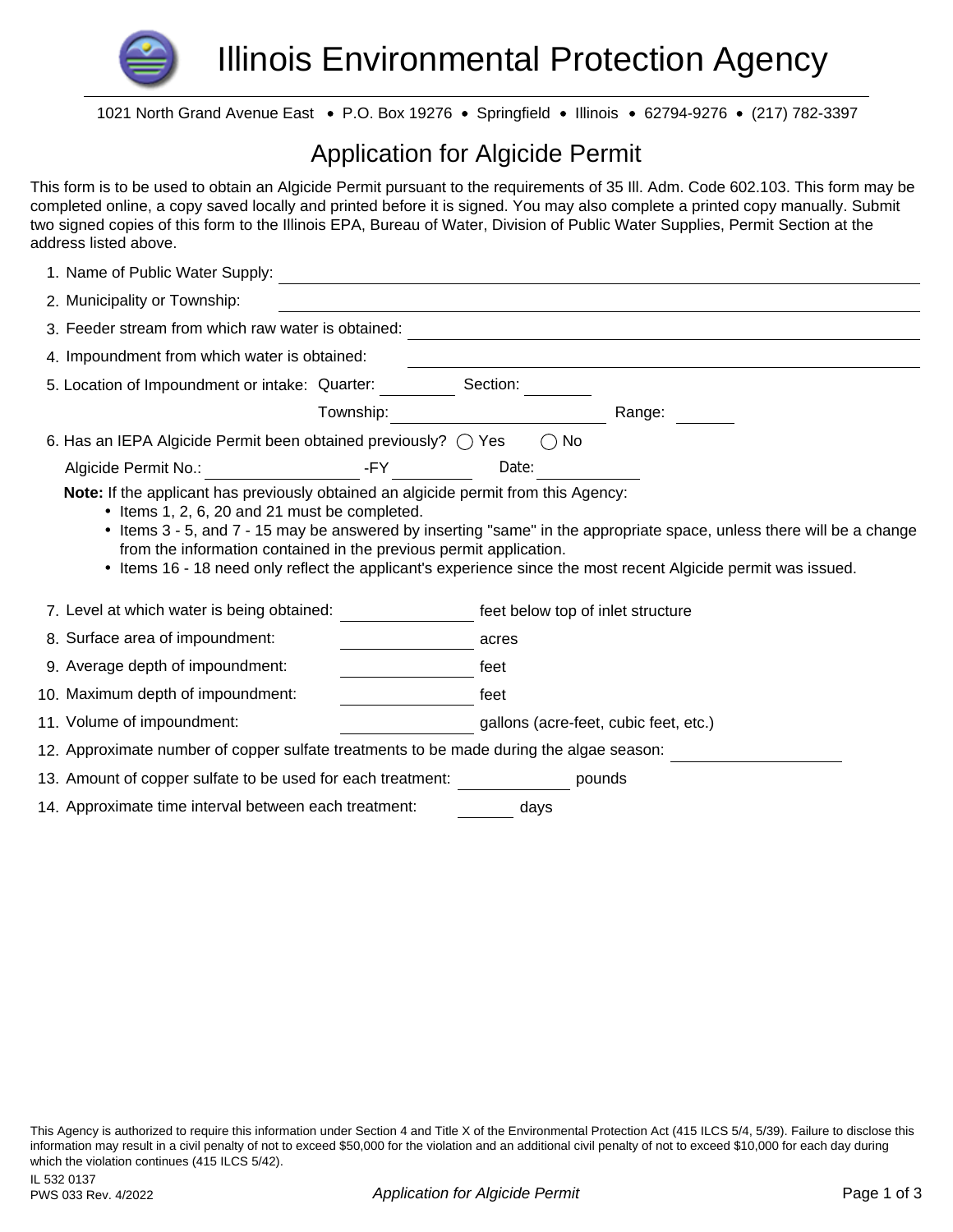15. Describe the method that will be used to apply copper sulfate. This is to include information such as the method by which copper sulfate will be introduced to the water; the strength of copper sulfate solution if the method of treatment is by spraying; the areas of the impoundment to be treated; the route the boat will take during copper sulfate treatment; and other details pertinent to the treatment

16. Provide a brief history of algae problems, along with a description of the methods of control, including the types and amounts of chemicals used, frequencies of treatment, and the range of months in which algae has historically been treated.

17. Describe any adverse effects algae has had on the various treatment processes within the water plant and any adverse effects algae has had on finished water quality.

18. Describe any fish kills, which have resulted from copper sulfate treatment.

19. Water Samples:

A total of four water samples are required and must be collected for each copper sulfate application. Sample bottles will be provided by the Agency upon request. After all the samples are collected, they are to be submitted together to the Illinois Environmental Protection Agency laboratory within five days. Water samples are to be collected at the following locations and times.

- 1. One sample before treatment from an area representative of the reservoir other than the raw water intake and which will receive a normal copper sulfate dosage.
- 2. One sample from the same location as that in (1) above, collected immediately after copper sulfate treatment.
- 3. One sample from the same location as that in (1) above, collected approximately 24 hours following copper sulfate treatment.
- 4. One sample from the raw water intake, collected approximately 24 hours following copper sulfate treatment.